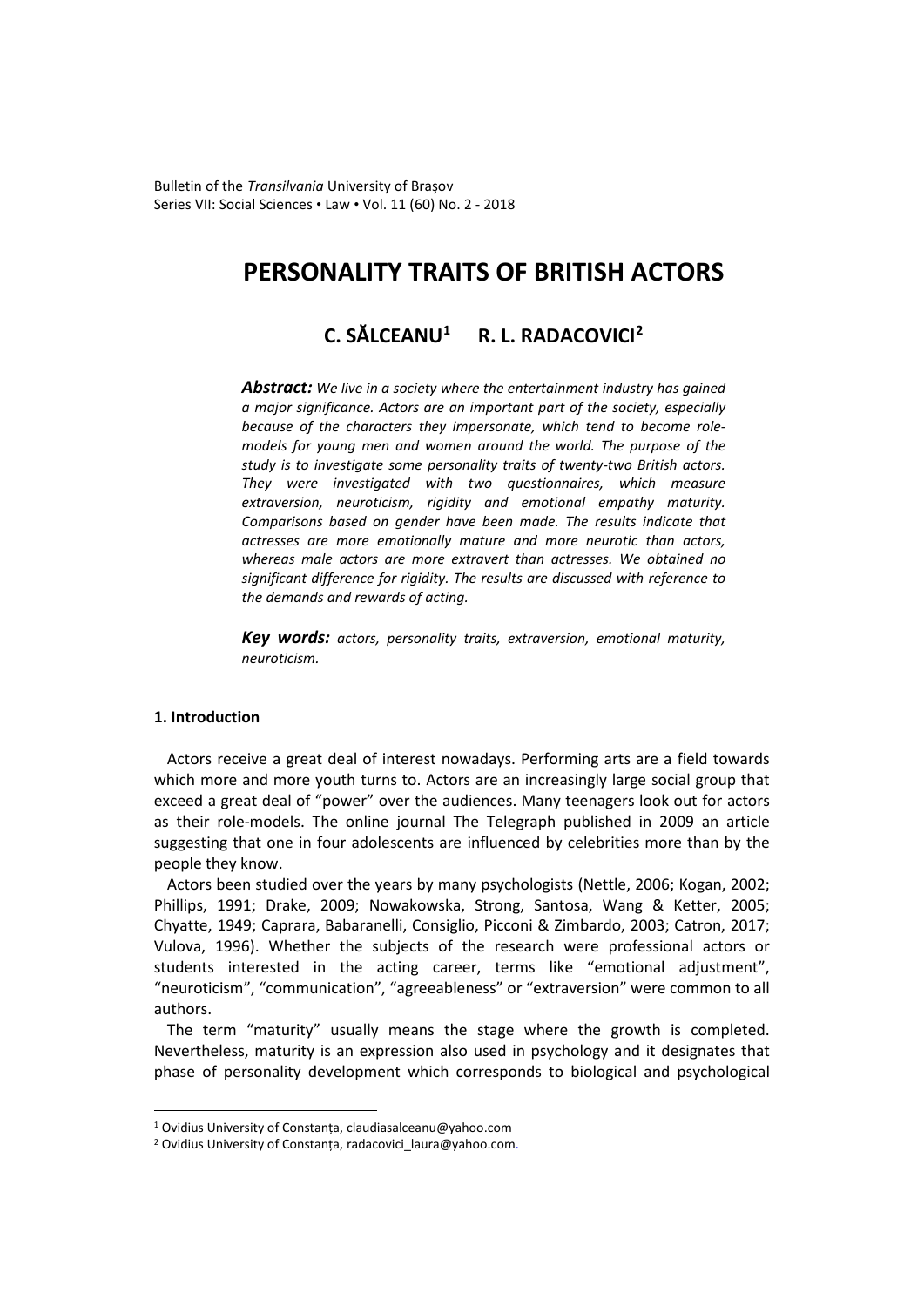maturation (Alexander, 1948). Alexander states that emotional maturity can be expressed in beliefs, traits and behaviours, such as: overcoming insecurity, having emotional growth and self-confident attitudes, not being centred around the self, having a productive and creative work, showing generosity, being in the position to both receive and offer, spending personal energies for the sake of others, being altruistic and responsible, being able to deal with problems, requiring occasional help and advice from others.

In time, several definitions were given to empathy. Gîrlașu-Dimitriu (2004) emphasises some of them, including: 1) taking over someone's role; 2) listening with "the third ear"; 3) emotional knowledge; 4) imaginative entrance into someone else's interior life; an effort to view and experience things from another person's perspective; entering someone else's feelings and experiences; taking over someone else's perspective.

So, empathy is a person's capacity to place itself in another's position, to experience things by placing itself in another's frame of reference. Generally, empathy is relevant for acting and represents the actor's ability to comprehend and interpret a character, to understand his emotions, thoughts, behaviours, values or goals. The actor becomes a character. While acting, he doesn't express himself, but he plays in an artificial context, in a fiction where audiences also participate. The personality of the character isn't mobile, the role and its coordinates are well determined (Pocan, 2014).

Extraversion refers to the extent of which people are sociable and outgoing, whether they enjoy being with others, whether they are enthusiastic, action-oriented and exuberant, whether they seek risky situations and excitement or they express their emotions clearly (McCabe & Fleeson, 2012).

Extraversion refers to the organization of the personality in the following directions: the predominant orientation towards the exterior, the capacity of attachment to objects and people, the open attitude towards communication, the adaptability to the environment. An extravert person has positive emotions, assertiveness, sociability, the tendency to seek stimulation in the company of others and talkativeness.

Extraversion is a psychological trait that's very useful in jobs requiring a great deal of interaction with other people. Acting itself seems like it must be an extroverted pursuit. Actors are constantly on display. Furthermore, any actor must audition on a regular basis to get work. In England, actors do not sign contracts with a single theatre, but they are hired for some specific roles and plays. So, it may be possible for an actor to go to auditions many times a week. During these auditions, actors are constantly exposed to large groups of people, who are also auditioning for the same job. Extraversion helps in social relationships. A study conducted by Argyle and Lu (1990) found that extraverts enjoy and participate more in social activities and this correlates with happiness.

Several other studies, based on Big-Five Model, show that, generally, women score higher than men in overall extraversion. However, it's important to take into consideration the fact that Extraversion has several facets. Women score higher at Enthusiasm, Warmth (intimacy and closeness in social relations), Gregariousness (the preference for other's companionship) and Positive Emotions (the ability to feel positive emotions like joy, happiness, love, and excitement), while men score higher than women in Assertiveness (which reflects traits like agency and dominance) and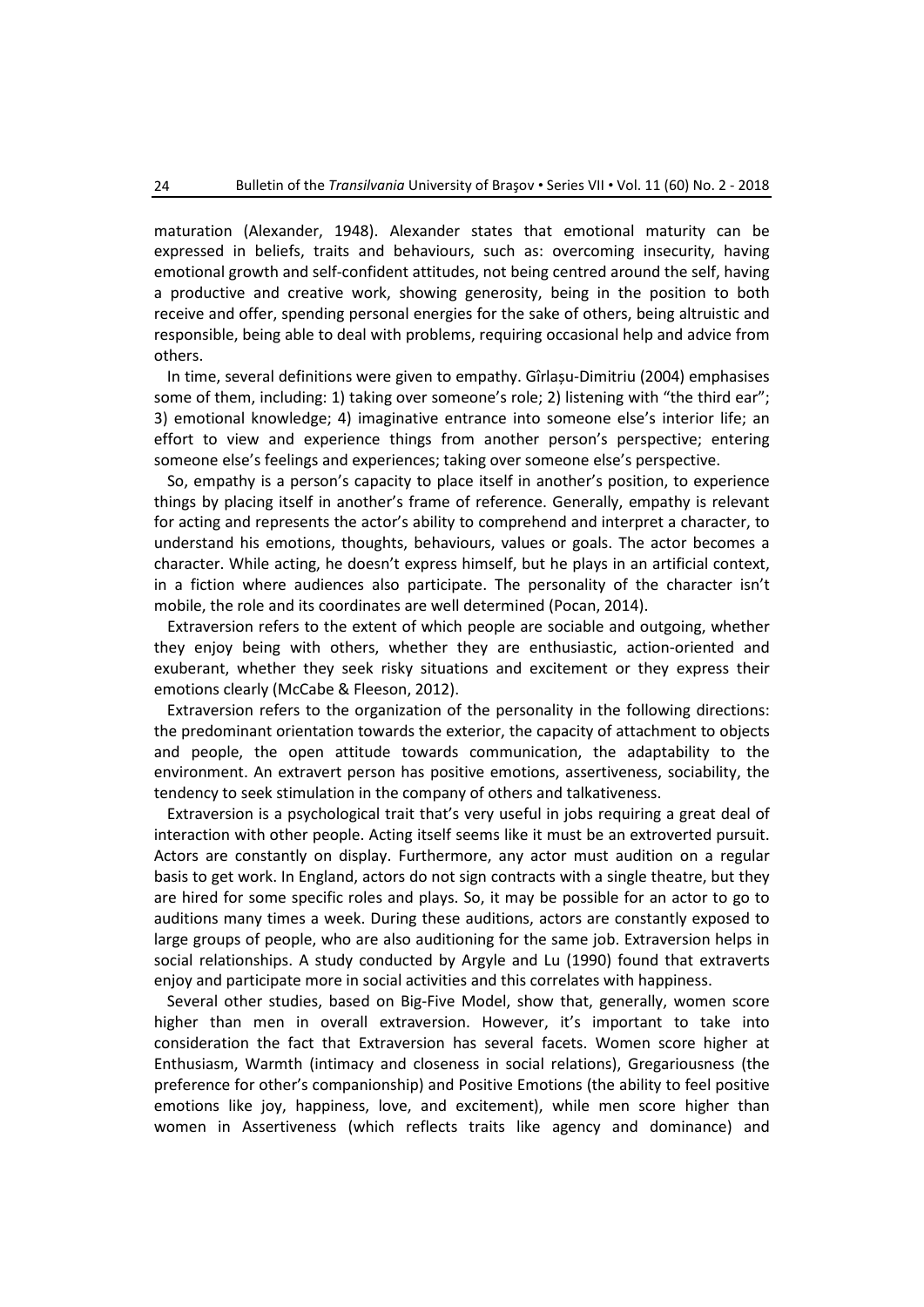Excitement Seeking (Weisberg, DeYoung, & Hirsch, 2011). Furthermore, males were not only found to be more assertive, but had slightly higher self-esteem than females (Feingold, 1994).

Another important dimension of the study was neuroticism which can be expressed by tendencies toward depression, shyness, doubt, anxiety, emotional instability, guilt, mood disorders or loneliness. Being such a broad personality trait, neuroticism is related to the degree to which a person experiences the world as distressing, threatening or unsafe. In these terms, neurotic people tend to feel general discomfort in quite a wide range of situations of everyday life.

Neuroticism emphasises great nervous, mental and physical activity in stressful situations, irritability, fluctuating mood and fatigue. Costa, Terracciano and McCrae (2001) argue that women reported themselves to be higher in Neuroticism than men, having higher levels of anxiety, depression, self-consciousness and vulnerability. Another study conducted by McLean and Anderson (2009) examines evidence for gender differences across a broad range of relevant factors (biological, temperamental, cognitive, environmental, stress and trauma) that indicate why women report greater fear and are more likely to develop anxiety disorders than men. Furthermore, a study conducted by Murray and Tracy (1935) shows that mature actors are above average in neurotic tendency.

The last variable we were interested in was rigidity, which refers to the refusal to appreciate a different point of view than the personal one. Emotionally, rigid people show lack of empathy (Jeffrey, 2016). On the other hand, rigidity can also be defined as the perseverance in one's habits, attitudes, beliefs and concepts. Furthermore, a rigid person has some mental sets that are constructed based on prior experiences, from which the person never turns.

# **2. Objectives and Hypotheses**

The main objective of our study was to emphasize the existence of significant differences between male and female actors, regarding the four personality dimensions: empathy, extraversion, neuroticism and rigidity.

We issued four hypotheses, as follows: (1) We presume there are significant differences between male and female actors regarding empathic development; (2) We presume there are significant differences between male and female actors regarding extraversion; (3) We presume there are significant differences between male and female actors regarding neuroticism; (4) We presume there are significant differences between male and female actors regarding rigidity.

#### **3. Sample and Method**

Using the Questionnaire for Emotional Empathy (QMEE, Mehrabian & Epstein, 1972) and the Questionnaire for Extraversion, Neuroticism and Rigidity (E.N.R., Brengelman, 1960). We questioned 22 British actors, who perform on stage, in London's theatres. The sample is made of 15 men and 7 women, aged between 20 and 40 years old.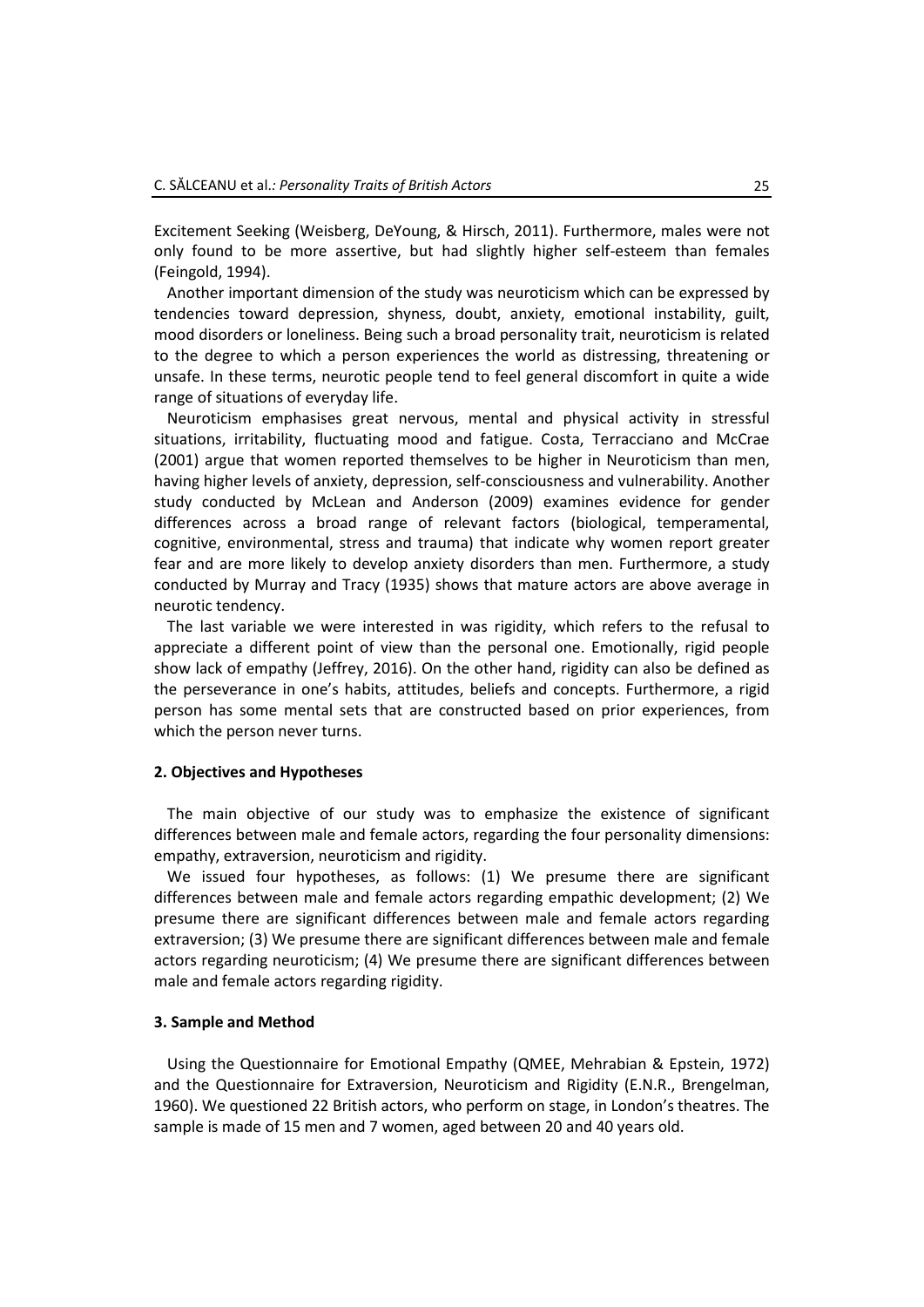All 22 participants were asked to sign an informed consent for participating in this research. Data analyses were conducted in SPSS 13, using Mann-Whitney U test for independent samples.

## **4. Findings and Results**

#### **4.1. Hypothesis 1**

*We presume there are significant differences between male and female actors regarding empathic development.* We used the protocols of QMEE. When computing tests for normality of distribution, we obtained -.008 (Skewness) and -.91 (Kurtosis) indicators, which lead us to use Mann-Whitney U Test for independent samples. We used a grouping variable as follows: 1 – female group, 7 subjects; 2 – male group, 15 subjects (Mean rank for group  $1 = 15.57$ , mean rank for group  $2 = 9.60$ ). Mann-Whitney  $U = 24.00$  was significant for  $p = .04$ . The results show that actresses are more empathic than actors.

For actors it's important to understand other people and to empathize with the character specifically assigned to them. The source material for this odyssey is the script, which provides a sketch of who the character is, a road map of where he's going in the course of his story. Memorising the dialogues is not enough, it's only a part of acting. The rest, the actor must fill in with his own inputs. These inputs come from understanding what makes a character unique, what drives him to do what he does and what his emotions in particular situations are. The actor's job is to lend his emotions to his character, to make him truly come alive.

A lot of research, emphasised by Lennon & Eisenberg (1987), has shown that generally, women are more empathetic than men (Parsons & Bales, 1955; Greif, Alvarez & Ullman, 1981; Dunn, Bretherton & Munn, 1987; Toussaint & Webb, 2005). These studies argue that even from infancy, mothers speak to their little girls about feelings; they train them to keep the balance of emotions and play a caring role in their families, while boys are trained, stereotypically, in the directions of actions and decisions. Women are more in tune with the psychological state of the companions. In this context, the confirmation of our first hypothesis becomes clear.

### **4.2. Hypothesis 2**

*We presume there are significant differences between male and female actors regarding extraversion.* We obtained -.23 (Skewness) and -1.04 (Kurtosis) and using the same grouping variable we applied Mann-Whitney U test (mean rank for group  $1 = 5.79$ , mean rank for group  $2 = 14.17$ , U test = 12.50), significant for  $p = .005$ . The hypothesis was confirmed and the results show that male actors were more extravert than actresses.

Some studies found that actors are high on extraversion, compared with regular people (Hammond & Edelmann, cit. in Nettle, 2005). This fact was explained by Hill & Yousey (cit. in Nettle, 2005, p. 376) by the relation between "their orientation towards social attention and reward".

We believe that the explanation for these results is the fact that extravert men usually choose performance careers more than women. First of all, high extraversion in men as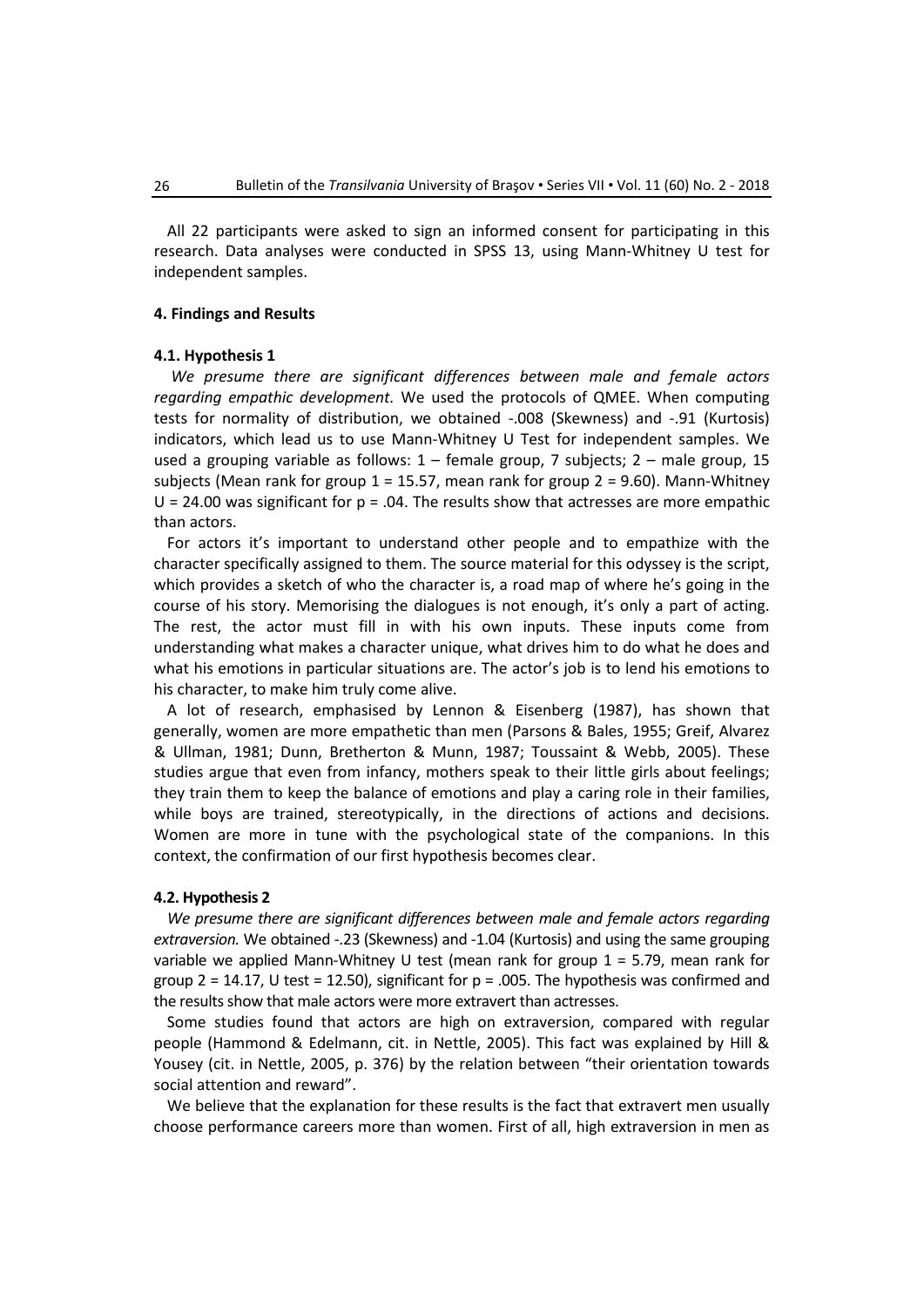actors may be related to their orientation towards social attention and reward (Hill & Yousey, 1998, cit. in. Nettle, 2006). Second, studies have argued that there are differences between men and women regarding their expectations to success, meaning that status characteristics, including gender, affect how people evaluate their own performance in a variety of tasks (Berger et al., 1980, Ridgeway et al., 1985, cit. in Barbulescu & Bidwell, 2012). Furthermore, those beliefs can affect career-related decisions. Due to sociocultural impact, men are expected to choose a suitable career set, assuming the earner's role in their family (Kushwaha & Hasan, 2005). In third place, extraverted people report higher job satisfaction (Judge, Heller, & Mount, 2002) and are less affected by distracting factors or stimuli (Eysenck & Graydon, 1989) than introverted people. This also relates with the fact that women tend to choose careers that do not affect their family life or the upbringing of their children, thus trying to balance work and family responsibilities (Beauregard, 2007).

# **4.3. Hypothesis 3**

*We presume there are significant differences between male and female actors regarding neuroticism*. We obtained .71 (Skewness) and -.11 (Kurtosis). Mean rank for group  $1 = 16.50$ , mean rank for group  $2 = 9.17$ , Mann Whitney U test = 17.50, significant for  $p = .01$ . The hypothesis was confirmed and results show that actresses were more neurotic than male actors.

Acting is a career that demands extraordinary emotional openness, while inevitably involving a steady stream of possible rejections, occasionally interspersed with shortlived success. This instability could make actors more vulnerable to emotional problems (as many high-profile Hollywood breakdowns would suggest).

#### **4.4. Hypothesis 4**

*We presume there are significant differences between male and female actors regarding rigidity.* We obtained -.26 (Skewness) and -1.35 (Kurtosis). Using the same grouping variable as before, we obtained mean rank for group 1 = 11.50, mean rank for group 2 = 11.50, Mann-Whitney U = 52.50,  $p = 1.00$ . The hypothesis wasn't confirmed, furthermore, there was equality between the two groups.

As we argued before, rigidity refers to the way life principles are internalised. But a career in acting requires the transformation of different structures by thinking about them and acting on them in new ways (Jackson & Sorensen, 2006). We argued that a rigid person is not usually adaptive and enjoys stability and little fluctuations, but this field of work is actually all about fluctuations, adaptation, impersonation of different characters and bringing them to life. So, actors are, in fact, adaptable people, creative, imaginative, in search of new challenges. We can therefore conclude that this is far from being a personality trait dominant in an actor.

# **5. Conclusions**

The objective of our research was to emphasize the existence of significant differences between male and female actors, regarding the four personality dimensions: empathy,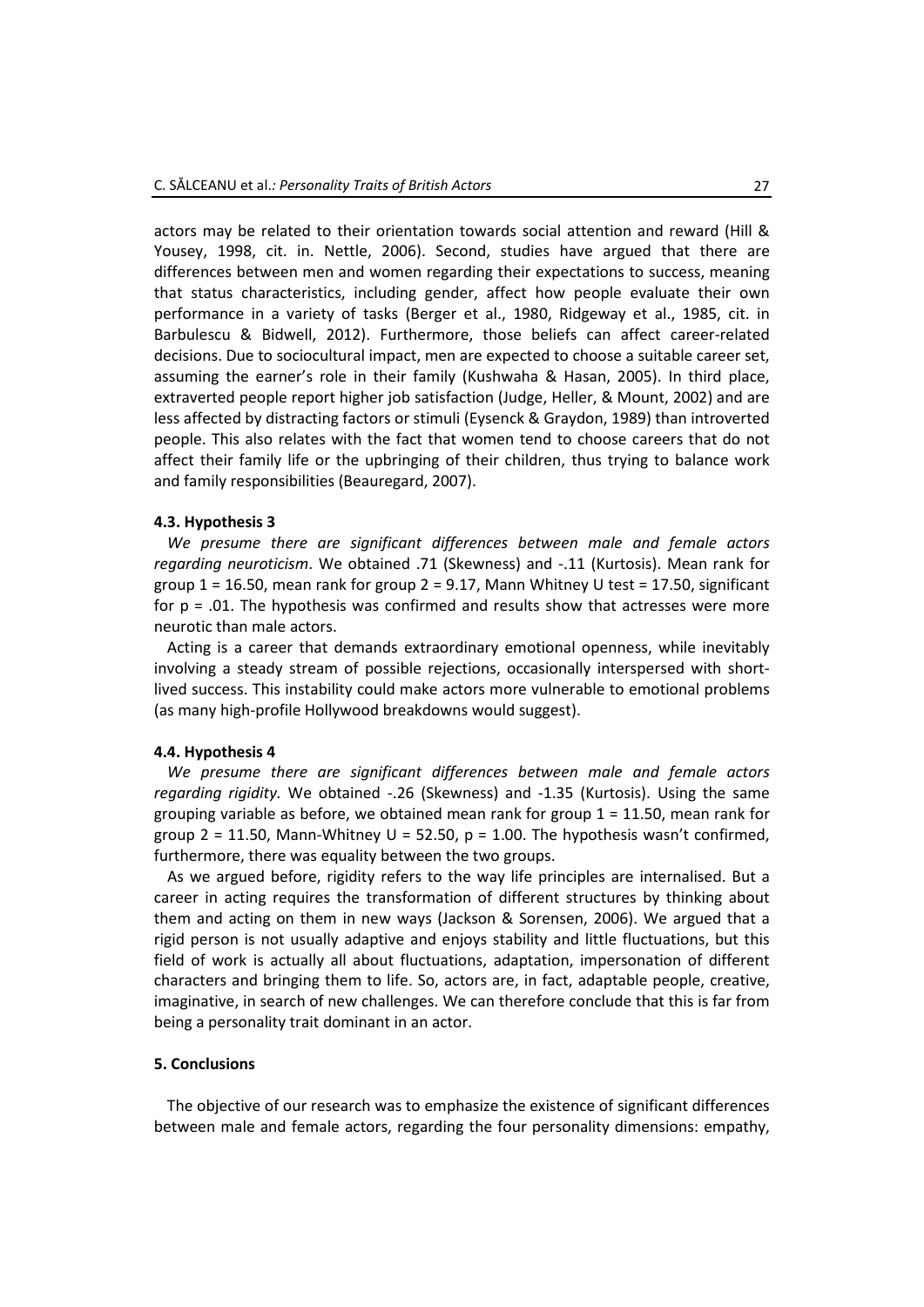extraversion, neuroticism and rigidity. Our study highlighted that there are such differences. Male actors are more extravert than actresses, while female are more neurotic and empathetic. No significand differences were noted regarding rigidity.

Acting involves a large range of skills. Among these skills, imagination, emotional facility, physical expressivity, communication skills, improvisation or emulation are really important. That's why we considered of real interest to establish some typical personality traits of actors.

Actors are in charge of creating a character from the words on a page. They understand what others are thinking, desiring, feeling and believing. They use empathy in response to someone else's emotion. They must use their emotion regulation skills. Although every actor comes to the job with his personal emotions, he then has to figure a way to control them and replace them with the emotions that are correct for the job.

In the end, acting it's not just following what the script or the director says. Actors use a set of complex psychological skills to create realistic portrayals of character that we, as a society, value highly.

### **References**

- Alexander, F. (1948). Emotional Maturity. *Mental Health Bulletin*. Retrieved from [https://repositories.lib.utexas.edu/bitstream/handle/2152/20488/txu-oclc-](https://repositories.lib.utexas.edu/bitstream/handle/2152/20488/txu-oclc-2741165.pdf?sequence=2)[2741165.pdf?sequence=2](https://repositories.lib.utexas.edu/bitstream/handle/2152/20488/txu-oclc-2741165.pdf?sequence=2)
- Argyle, M., & Lu, L. (1990). The happiness of extraverts. *Personality and Individual Differences*, *11*(10), 1011-1017. [https://doi.org/10.1016/0191-8869\(90\)90128-E](https://doi.org/10.1016/0191-8869(90)90128-E)
- Barbulescu, R., & Bidwell, M. (2012). Do Women Choose Different Jobs from Men? Mechanisms of Application Segregation in the Market for Managerial Workers. *Organization Science*, 1-20[, https://doi.org/10.1287/orsc.1120.0757](https://doi.org/10.1287/orsc.1120.0757)
- Beauregard, T. A. (2007). Family influences on the career life cycle. In Ozbilgin, M. & Malach-Pines, A. (eds.), *Career Choice in Management and Entrepreneurship: A Research Companion* (pp. 101-126). New York: Edward Elgar Press. Retrieved from [http://eprints.lse.ac.uk/3320/1/Family\\_influences\\_on\\_the\\_career\\_life\\_cycle\\_%28LSE](http://eprints.lse.ac.uk/3320/1/Family_influences_on_the_career_life_cycle_%28LSERO%29.pdf)R [O%29.pdf](http://eprints.lse.ac.uk/3320/1/Family_influences_on_the_career_life_cycle_%28LSERO%29.pdf)
- Brengelmann, J. C., & Brengelmann, L. (1960). Deutsche Validierung von Fragebogen der Extraversion, neurotischen Tendenz und Rigidität. *Zeitschrift für experimentelle und angewandte Psychologie*, *7*, 291-331.
- Caprara, G., Barbanelli, C., Consiglio, C., Picconi, L., & Zimbardo, P. G. (2003). Personalities of politicians and voters: unique and synergistic relationships. *Journal of Personality and Social Psychology, 84*(4), 849-856.
- Catron, L.E. (2017). *25 life skills learned in theatre*. Retrieved from [https://theatreanddance.appstate.edu/students/prospective-students/25-life-skills](https://theatreanddance.appstate.edu/students/prospective-students/25-life-skills-learned-theatre)[learned-theatre.](https://theatreanddance.appstate.edu/students/prospective-students/25-life-skills-learned-theatre)
- Chyatte, C. (1949). Personality traits of professional actors. *Journal of Counseling & Development*, *27*(4), 245-250,<https://doi.org/10.1002/j.2164-5892.1949.tb01500.x>
- Costa, P. T., Terracciano, A., & McCrae, R. R. (2001). Gender differences in personality traits across cultures: Robust and surprising findings. *Journal of Personality and Social Psychology*, *81*(2), 322-331, [http://dx.doi.org/10.1037/0022-3514.81.2.322](http://psycnet.apa.org/doi/10.1037/0022-3514.81.2.322)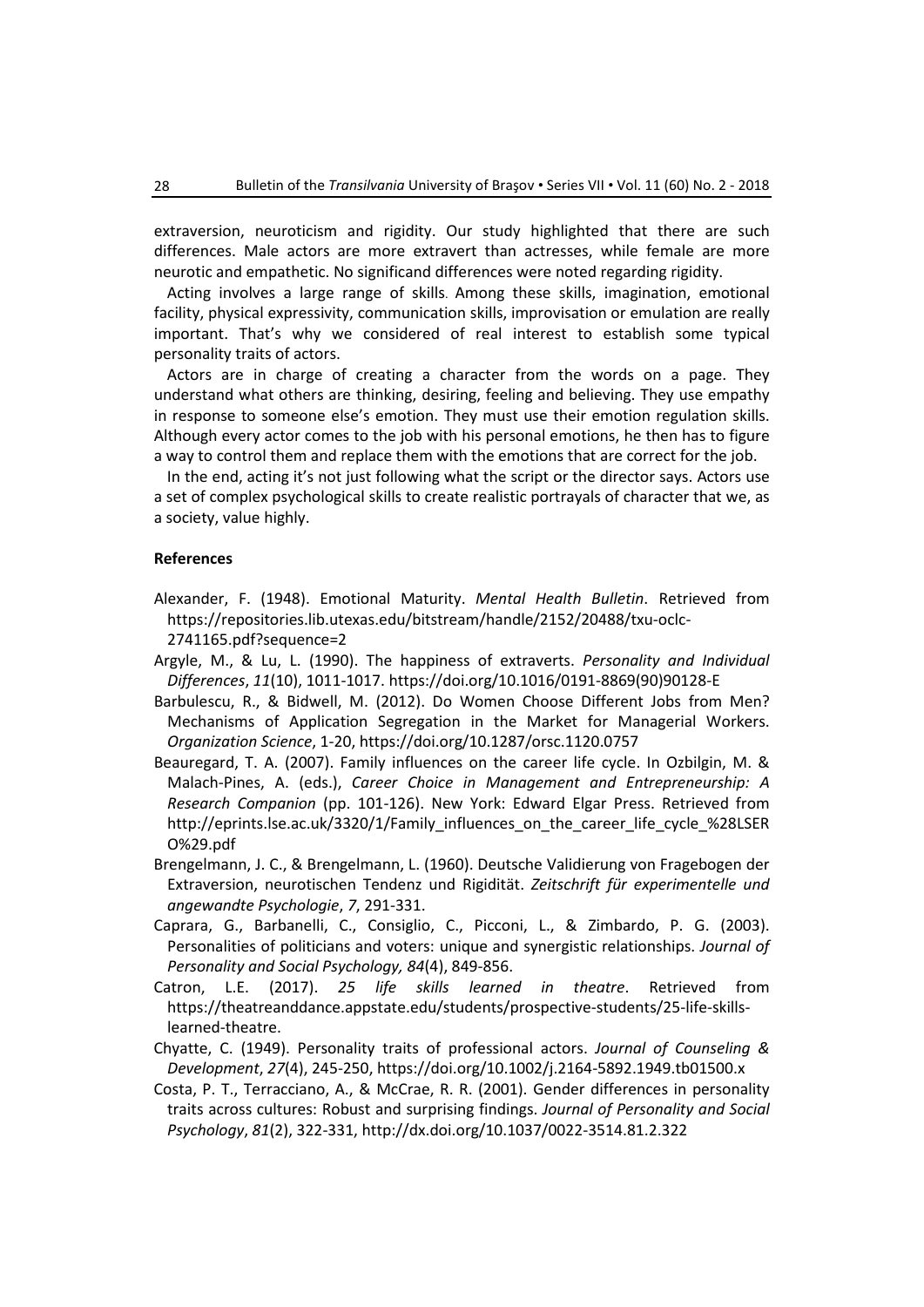- Drake, F. E. (2009/1950). A study of the personality traits of students interested in acting. *Speech Monographs*, *17*(2), 123-133. <http://dx.doi.org/10.1080/03637755009375005>
- Dunn, J., Bretherton, I., & Munn, P. (1987). Conversations about feelings states between mothers and their children. *Developmental Psychology*, *23*, 132-139.
- Eysenck, M. W., & Graydon, J. (1989). Susceptibility to distraction as a function of personality. *Personality and Individual Differences*, *10*, 681–687.
- Feingold, A. (1994). Gender differences in personality: A meta-analysis. *Psychological Bulletin*, *116*(3), 429-456. [http://dx.doi.org/10.1037/0033-2909.116.3.429](http://psycnet.apa.org/doi/10.1037/0033-2909.116.3.429)
- Gîrlașu-Dimitriu, O. (2004). *Empatia în psihoterapie* [Empathy in psychotherapy]. București: Victor.
- Grief, E. B., Alvarez, M., & Ullman, K. (1981). *Recognizing emotion in other people: Sex differences in socialization*. Paper presented at the Biennial Society for Research in Child Development, Boston.
- Jackson, R. & Sorensen, G. (2006). *Introduction to International Relations Theories and Approaches*. Oxford: Oxford University Press.
- Jeffrey, D. (2016). Empathy, sympathy and compassion in healthcare: Is there a problem? Is there a difference? Does it matter? *Journal of the Royal Society of Medicine*, *102*(12), 446-452. DOI: 10.1177/0141076816680120
- Judge, T. A., Heller, D., & Mount, M. K. (2002). Five-factor model of personality and job satisfaction: A meta-analysis. *Journal of Applied Psychology*, *87*, 530–541.
- Kogan, N. (2002). Careers in the performing arts: a psychological perspective. *Creativity Research Journal*, *14*, 1-16. [http://dx.doi.org/10.1207/S15](http://dx.doi.org/10.1207/S15326934CRJ1401_1)326934CRJ1401\_1
- Kushwaha, A.K.S., & Hasan, B. (2005). Career Decision making as a Function of Personality Dimension and Gender. *Journal of the Indian Academy of Applied Psychology*, *31*(1-2), 77-82. <http://medind.nic.in/jak/t05/i1/jakt05i1p77.pdf>
- Lenon, R., & Eisenberg, N. (1987). Gender and age differences in empathy and sympathy. In N. Eisenberg, & J. Strayer (Eds.), *Empathy and its development* (pp. 195- 217). New York: Cambridge University Press.
- McCabe, K. O., & Fleeson, W. (2012). What is Extraversion For? Integrating Trait and Motivational Perspectives and Identifying the Purpose of Extraversion. *Psychological Science*, *23*(12), 1498-1505. doi[:10.1177/0956797612444904](https://dx.doi.org/10.1177%2F0956797612444904)
- McLean, C. P., & Anderson, E. R. (2009). Brave men and timid women? A review of the gender differences in fear and anxiety. *Clinical Psychology Review*, *29*(6), 496-505. <https://doi.org/10.1016/j.cpr.2009.05.003>
- Mehrabian, A., & Epstein, N. (1972). A measure of emotional empathy. *Journal of Personality, 40,* 525-543.
- Murray, E., & Tracy, J. A. (1935). Personality studies in speech. *Speech monographs*, *2*(1), 53-56,<http://dx.doi.org/10.1080/03637753509374829>
- Nettle, D. (2006). Psychological profiles of professional actors. *Personality and Individual Differences*, *40*, 375-383. doi:10.1016/j.paid.2005.07.008
- Nowakowska, C., Strong, C. M., Santosa, S., Wang, P. W., & Ketter, T. A. (2005). Temperamental commonalities and differences in euthymic mood disorder patients, creative controls, and healthy controls. *Journal of Affective Disorders, 85*(1-2), 207- 215. <https://www.ncbi.nlm.nih.gov/pubmed/15780691>